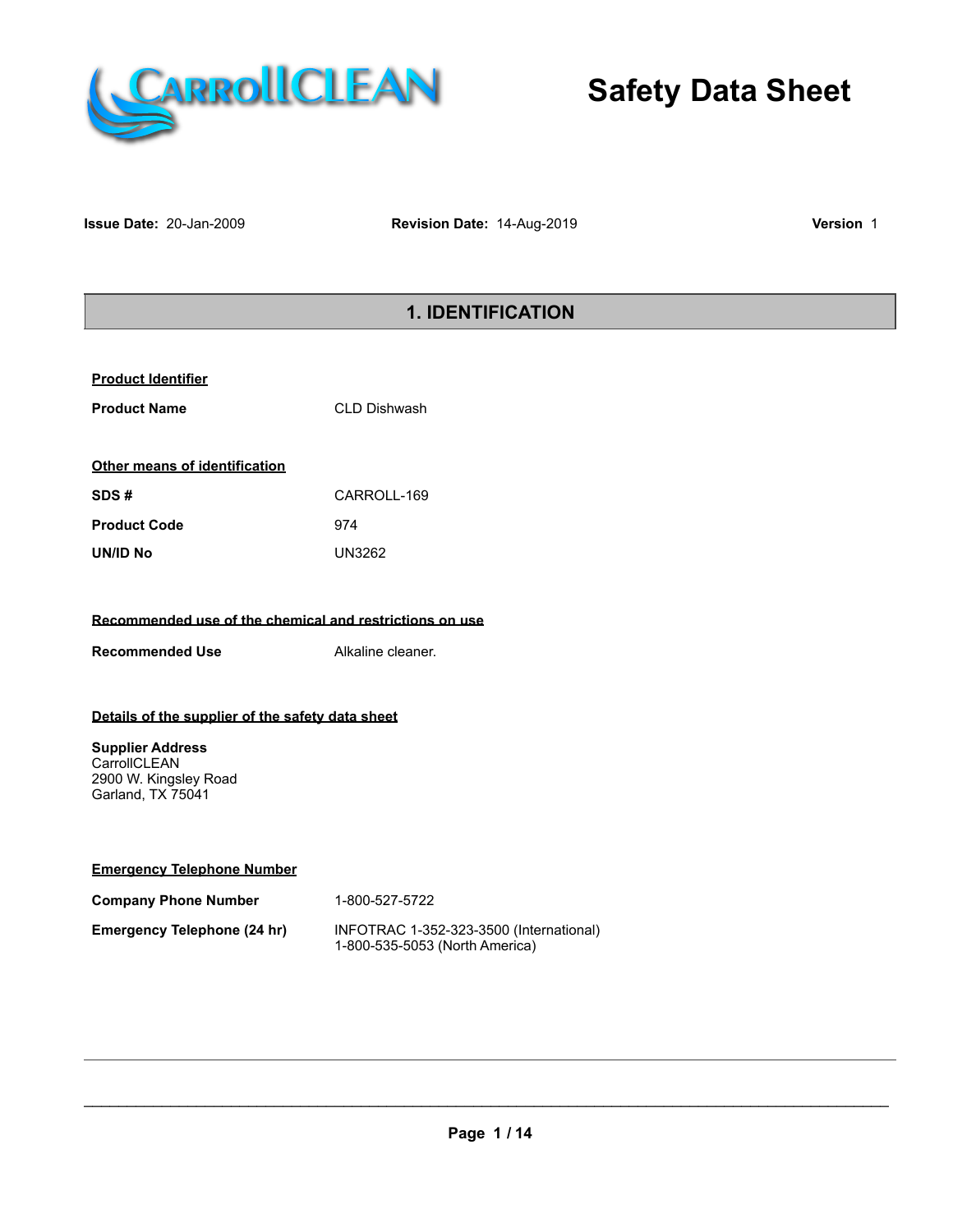### **2. HAZARDS IDENTIFICATION**

 $\mathcal{L}_\mathcal{L} = \{ \mathcal{L}_\mathcal{L} = \{ \mathcal{L}_\mathcal{L} = \{ \mathcal{L}_\mathcal{L} = \{ \mathcal{L}_\mathcal{L} = \{ \mathcal{L}_\mathcal{L} = \{ \mathcal{L}_\mathcal{L} = \{ \mathcal{L}_\mathcal{L} = \{ \mathcal{L}_\mathcal{L} = \{ \mathcal{L}_\mathcal{L} = \{ \mathcal{L}_\mathcal{L} = \{ \mathcal{L}_\mathcal{L} = \{ \mathcal{L}_\mathcal{L} = \{ \mathcal{L}_\mathcal{L} = \{ \mathcal{L}_\mathcal{$ 

**Appearance** White powder **Physical State** Solid **Odor** Bland

#### **Classification**

| Acute toxicity - Inhalation (Dusts/Mists) | Category 4                |
|-------------------------------------------|---------------------------|
| Skin corrosion/irritation                 | Category 1 Sub-category B |
| Serious eye damage/eye irritation         | Category 1                |
| Skin sensitization                        | Category 1                |

#### **Hazards Not Otherwise Classified (HNOC)**

May be harmful if swallowed

**Signal Word Danger** 

**Hazard Statements** 

Harmful if inhaled Causes severe skin burns and eye damage May cause an allergic skin reaction



#### **Precautionary Statements - Prevention**

Use only outdoors or in a well-ventilated area Do not breathe dust/fume/gas/mist/vapors/spray Wash face, hands and any exposed skin thoroughly after handling Wear protective gloves/protective clothing/eye protection/face protection Contaminated work clothing should not be allowed out of the workplace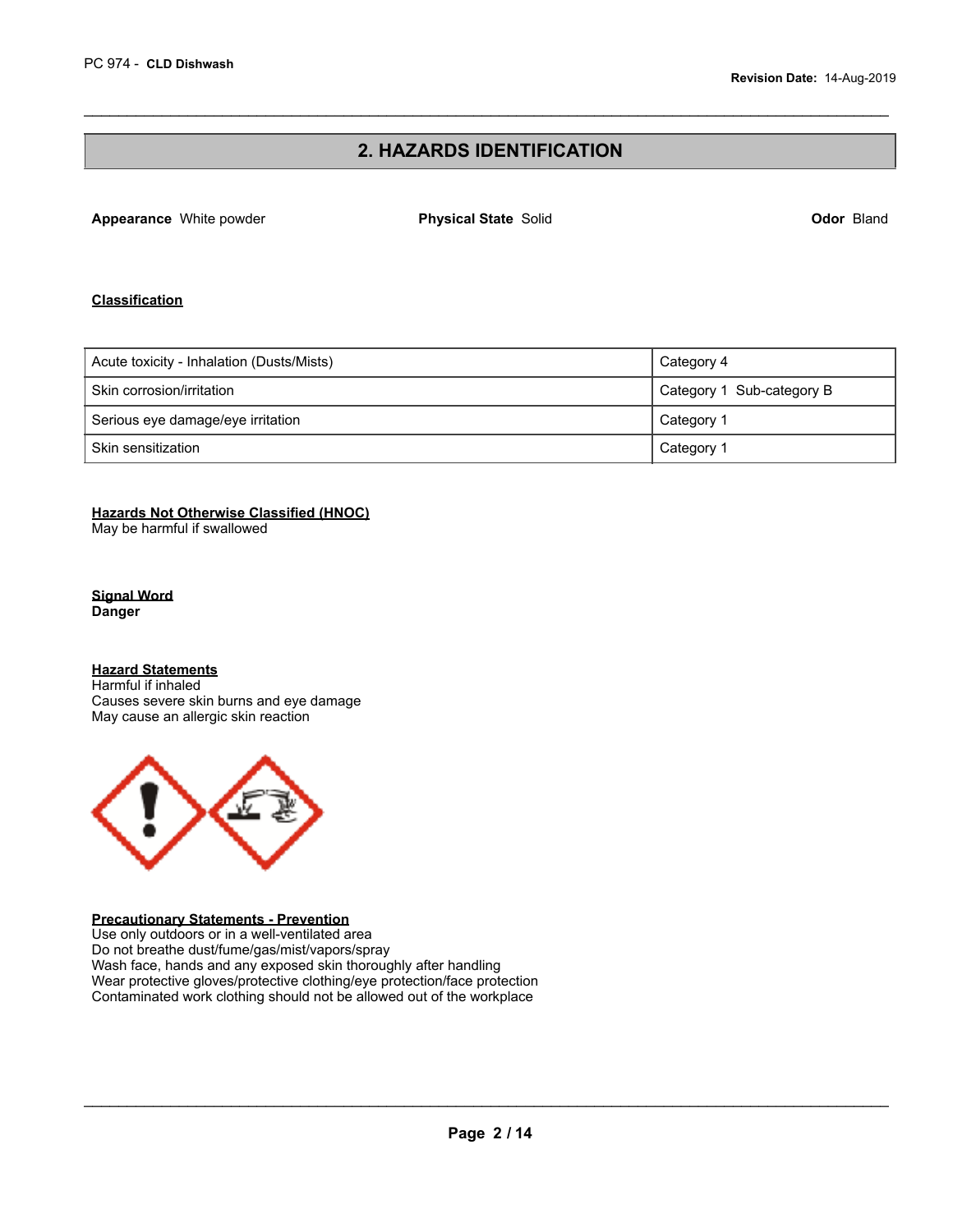#### **Precautionary Statements - Response**

IF IN EYES: Rinse cautiously with water for several minutes. Remove contact lenses, if present and easy to do. Continue rinsing Immediately call a poison center or doctor/physician

 $\mathcal{L}_\mathcal{L} = \{ \mathcal{L}_\mathcal{L} = \{ \mathcal{L}_\mathcal{L} = \{ \mathcal{L}_\mathcal{L} = \{ \mathcal{L}_\mathcal{L} = \{ \mathcal{L}_\mathcal{L} = \{ \mathcal{L}_\mathcal{L} = \{ \mathcal{L}_\mathcal{L} = \{ \mathcal{L}_\mathcal{L} = \{ \mathcal{L}_\mathcal{L} = \{ \mathcal{L}_\mathcal{L} = \{ \mathcal{L}_\mathcal{L} = \{ \mathcal{L}_\mathcal{L} = \{ \mathcal{L}_\mathcal{L} = \{ \mathcal{L}_\mathcal{$ 

IF ON SKIN (or hair): Remove/Take off immediately all contaminated clothing. Rinse skin with water/shower Wash contaminated clothing before reuse If skin irritation or rash occurs: Get medical advice/attention

IF INHALED: Remove victim to fresh air and keep at rest in a position comfortable for breathing Immediately call a poison center or doctor/physician

IF SWALLOWED: Call a poison center or doctor/physician Rinse mouth Do not induce vomiting

**Precautionary Statements - Storage**  Store locked up

**Precautionary Statements - Disposal**  Dispose of contents/container to an approved waste disposal plant

**Other Hazards** 

Toxic to aquatic life with long lasting effects

### **3. COMPOSITION/INFORMATION ON INGREDIENTS**

| <b>Chemical Name CAS No</b> |             | Weight-%   |    |
|-----------------------------|-------------|------------|----|
| <b>Trade Secret</b>         | Proprietary | 30-35      |    |
| <b>Trade Secret</b>         | Proprietary | $20 - 25$  |    |
| <b>Trade Secret</b>         | Proprietary | $15 - 20$  |    |
| <b>Trade Secret</b>         | Proprietary | $10 - 15$  |    |
| Sodium hydroxide            | 1310-73-2   | $10 - 15$  |    |
| Sodium Dichlorisocyanurate  |             | 51580-86-0 | <5 |

\*\*If Chemical Name/CAS No is "proprietary" and/or Weight-% is listed as a range, the specific chemical identity and/or percentage of composition has been withheld as a trade secret.\*\*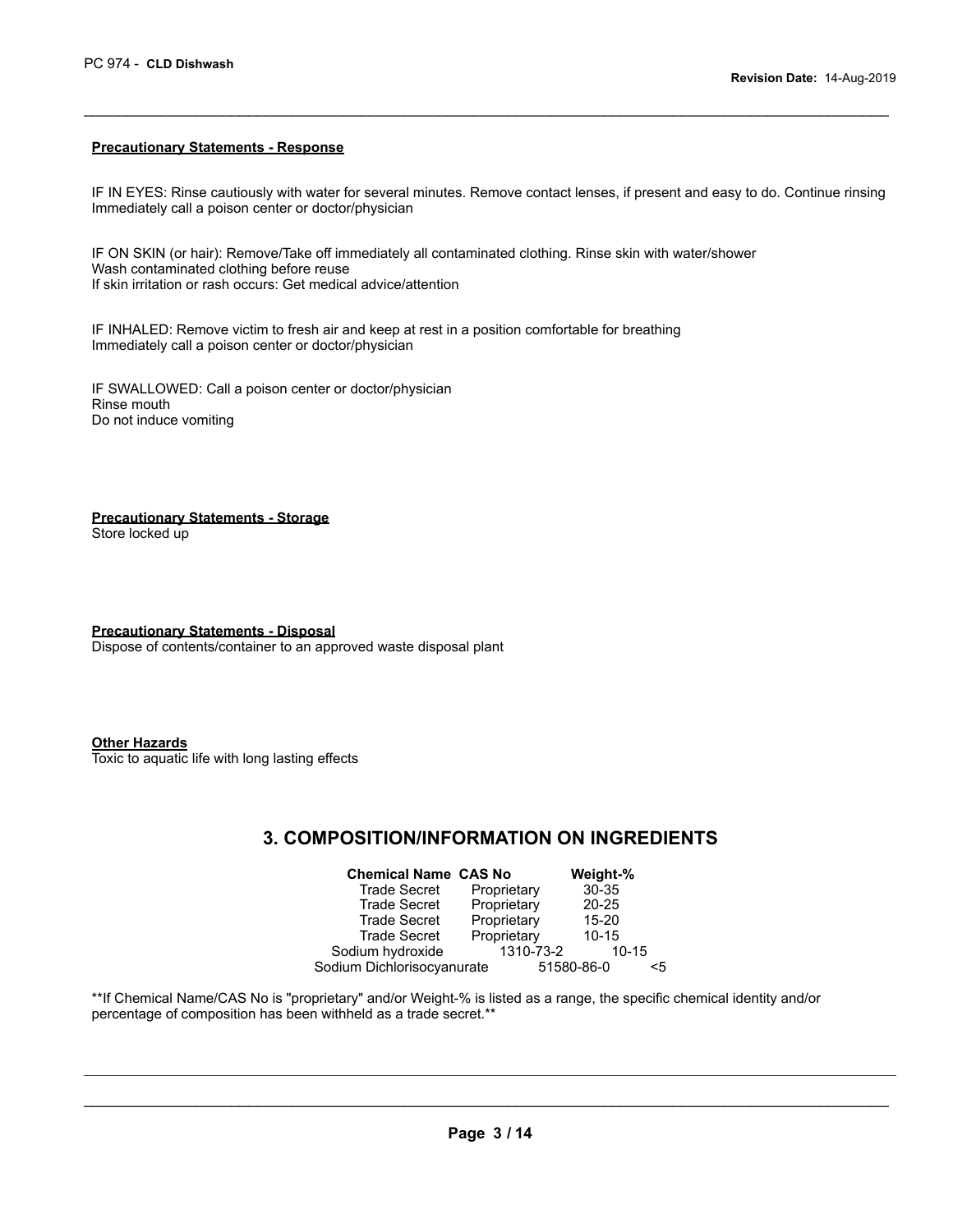# **4. FIRST-AID MEASURES**

 $\mathcal{L}_\mathcal{L} = \{ \mathcal{L}_\mathcal{L} = \{ \mathcal{L}_\mathcal{L} = \{ \mathcal{L}_\mathcal{L} = \{ \mathcal{L}_\mathcal{L} = \{ \mathcal{L}_\mathcal{L} = \{ \mathcal{L}_\mathcal{L} = \{ \mathcal{L}_\mathcal{L} = \{ \mathcal{L}_\mathcal{L} = \{ \mathcal{L}_\mathcal{L} = \{ \mathcal{L}_\mathcal{L} = \{ \mathcal{L}_\mathcal{L} = \{ \mathcal{L}_\mathcal{L} = \{ \mathcal{L}_\mathcal{L} = \{ \mathcal{L}_\mathcal{$ 

#### **First Aid Measures**

| <b>Eye Contact</b>                                                         | IF IN EYES: Rinse cautiously with water for several minutes. Remove contact lenses, if<br>present and easy to do. Continue rinsing. Immediately call a poison center or doctor/<br>physician.                                                                                                                                                                                                          |  |  |
|----------------------------------------------------------------------------|--------------------------------------------------------------------------------------------------------------------------------------------------------------------------------------------------------------------------------------------------------------------------------------------------------------------------------------------------------------------------------------------------------|--|--|
| <b>Skin Contact</b>                                                        | IF ON SKIN (or hair): Remove/Take off immediately all contaminated clothing. Rinse skin<br>with water/shower. Wash contaminated clothing before reuse. If skin irritation or rash<br>occurs: Get medical advice/attention.                                                                                                                                                                             |  |  |
| <b>Inhalation</b>                                                          | IF INHALED: Remove victim to fresh air and keep at rest in a position comfortable for<br>breathing. Immediately call a poison center or doctor/physician.                                                                                                                                                                                                                                              |  |  |
| Ingestion                                                                  | IF SWALLOWED: rinse mouth. Do NOT induce vomiting. Give large volumes of water.<br>Get medical attention.                                                                                                                                                                                                                                                                                              |  |  |
| Most important symptoms and effects                                        |                                                                                                                                                                                                                                                                                                                                                                                                        |  |  |
| <b>Symptoms</b>                                                            | Contact with the skin can cause severe burns. Tissue damage may occur before the<br>individual is aware of contact. May cause an allergic skin reaction. Caustic soda beads<br>that get into the eye can cause severe destruction and blindness. Ingestion will cause<br>severe damage to the mouth, throat, esophagus, and stomach. Inhalation of dust may be<br>irritating to the respiratory tract. |  |  |
| Indication of any immediate medical attention and special treatment needed |                                                                                                                                                                                                                                                                                                                                                                                                        |  |  |
| <b>Notes to Physician</b>                                                  | Treat symptomatically.                                                                                                                                                                                                                                                                                                                                                                                 |  |  |

### **5. FIRE-FIGHTING MEASURES**

### **Suitable Extinguishing Media**

Use extinguishing measures that are appropriate to local circumstances and the surrounding environment.

| Unsuitable Extinguishing | Not determined. |
|--------------------------|-----------------|
| Media                    |                 |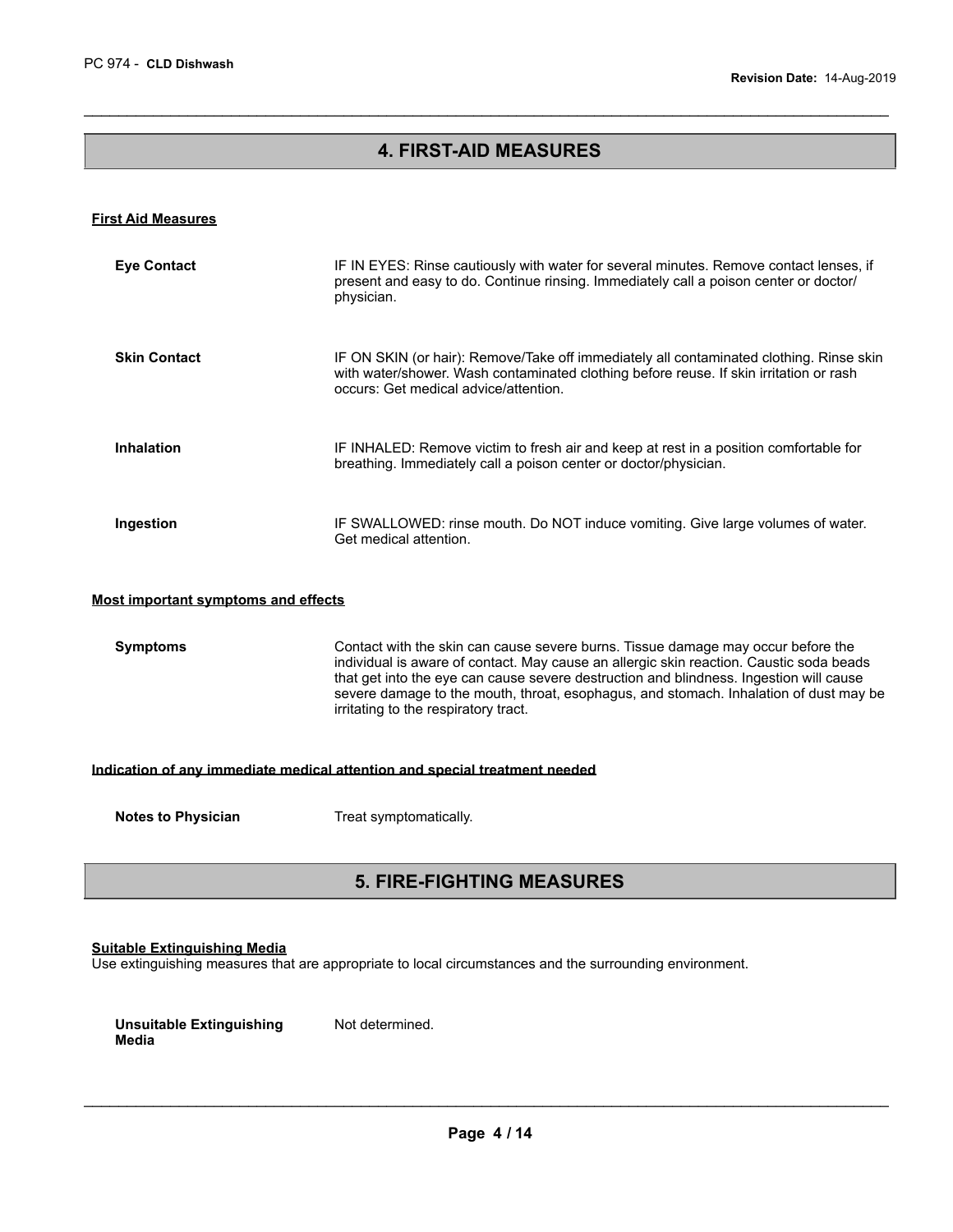#### **Specific Hazards Arising from the Chemical**

Product is not flammable.

**Hazardous Combustion Products** Hydrogen gas.

#### **Protective equipment and precautions for firefighters**

As in any fire, wear self-contained breathing apparatus pressure-demand, MSHA/NIOSH (approved or equivalent) and full protective gear.

### **6. ACCIDENTAL RELEASE MEASURES**

 $\mathcal{L}_\mathcal{L} = \{ \mathcal{L}_\mathcal{L} = \{ \mathcal{L}_\mathcal{L} = \{ \mathcal{L}_\mathcal{L} = \{ \mathcal{L}_\mathcal{L} = \{ \mathcal{L}_\mathcal{L} = \{ \mathcal{L}_\mathcal{L} = \{ \mathcal{L}_\mathcal{L} = \{ \mathcal{L}_\mathcal{L} = \{ \mathcal{L}_\mathcal{L} = \{ \mathcal{L}_\mathcal{L} = \{ \mathcal{L}_\mathcal{L} = \{ \mathcal{L}_\mathcal{L} = \{ \mathcal{L}_\mathcal{L} = \{ \mathcal{L}_\mathcal{$ 

#### **Personal precautions, protective equipment and emergency procedures**

**Personal Precautions** Use personal protection recommended in Section 8. **Environmental Precautions** Prevent from entering into soil, ditches, sewers, waterways and/or groundwater. See Section 12, Ecological Information. See Section 13: DISPOSAL CONSIDERATIONS.

#### **Methods and material for containment and cleaning up**

| <b>Methods for Containment</b> | Prevent further leakage or spillage if safe to do so.                                                                                                                                         |
|--------------------------------|-----------------------------------------------------------------------------------------------------------------------------------------------------------------------------------------------|
| <b>Methods for Clean-Up</b>    | Sweep up with a minimum of dusting. Flush spill area with water. Neutralize with dilute<br>acid (such as acetic acid). Dispose of in accordance with federal, state and local<br>regulations. |

# **7. HANDLING AND STORAGE**

#### **Precautions for safe handling**

**Advice on Safe Handling** Handle in accordance with good industrial hygiene and safety practice. Use personal protection recommended in Section 8. Avoid contact with skin, eyes or clothing. Wash face, hands, and any exposed skin thoroughly after handling. Do not eat, drink or smoke when using this product. Do not breathe dust/fume/gas/mist/vapors/spray. Use only outdoors or in a well-ventilated area. Contaminated work clothing should not be allowed out of the workplace. Do not destroy or deface the label. Do not mix with other chemicals.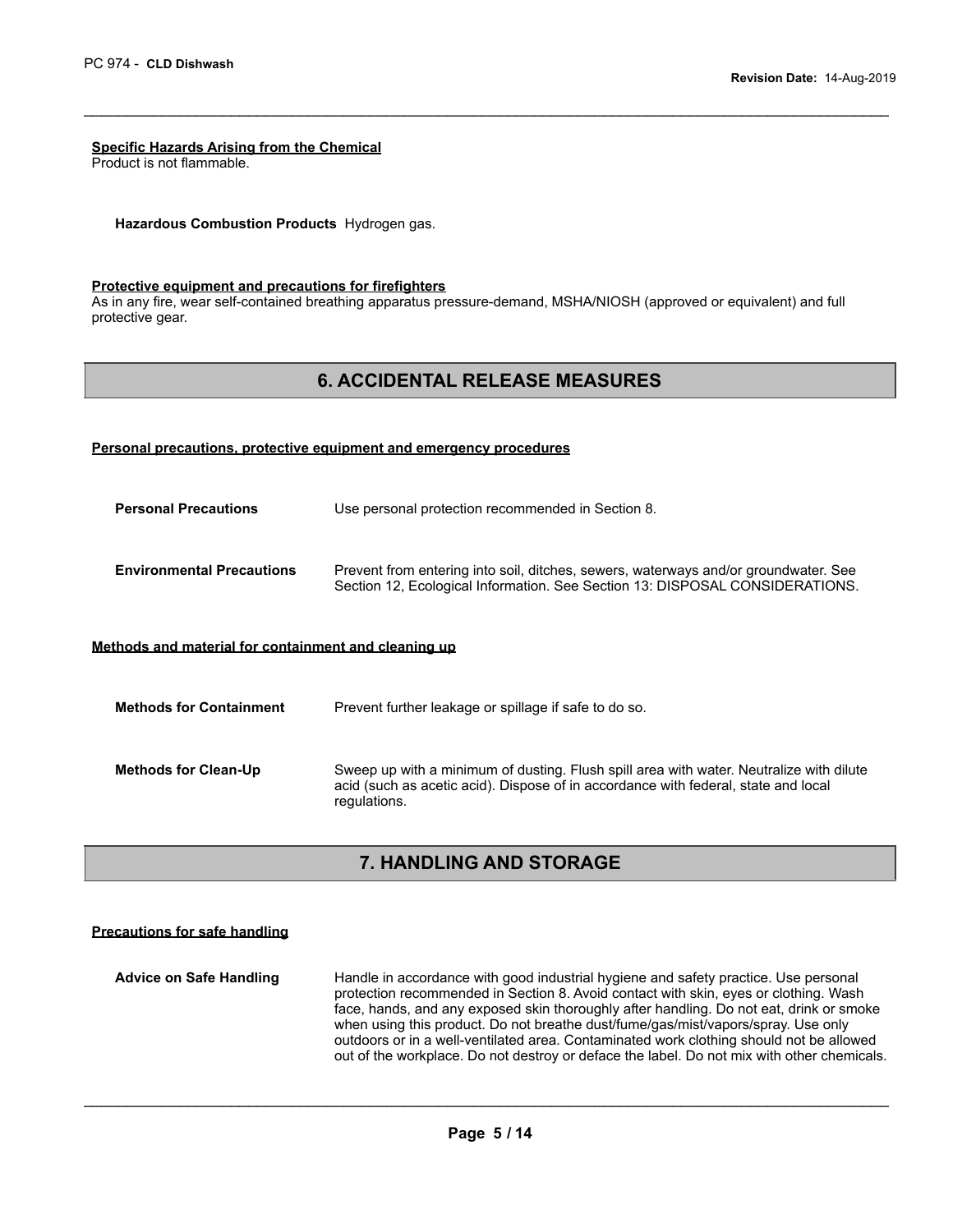#### **Conditions for safe storage, including any incompatibilities**

| <b>Storage Conditions</b> | Keep container tightly closed and store in a cool, dry and well-ventilated place. Store<br>locked up. |
|---------------------------|-------------------------------------------------------------------------------------------------------|
| Incompatible Materials    | Strong acids. Attacks aluminum, magnesium, and galvanized metals.                                     |

 $\mathcal{L}_\mathcal{L} = \{ \mathcal{L}_\mathcal{L} = \{ \mathcal{L}_\mathcal{L} = \{ \mathcal{L}_\mathcal{L} = \{ \mathcal{L}_\mathcal{L} = \{ \mathcal{L}_\mathcal{L} = \{ \mathcal{L}_\mathcal{L} = \{ \mathcal{L}_\mathcal{L} = \{ \mathcal{L}_\mathcal{L} = \{ \mathcal{L}_\mathcal{L} = \{ \mathcal{L}_\mathcal{L} = \{ \mathcal{L}_\mathcal{L} = \{ \mathcal{L}_\mathcal{L} = \{ \mathcal{L}_\mathcal{L} = \{ \mathcal{L}_\mathcal{$ 

### **8. EXPOSURE CONTROLS/PERSONAL PROTECTION**

#### **Exposure Guidelines**

| <b>Chemical Name</b>          | <b>ACGIH TLV</b>            | <b>OSHA PEL</b>                                                   | <b>NIOSH IDLH</b>                                         |
|-------------------------------|-----------------------------|-------------------------------------------------------------------|-----------------------------------------------------------|
| <b>Trade Secret</b>           | 15 mg/m $3$                 | 15 mg/m $3$                                                       |                                                           |
| Trade Secret                  | $2 \text{ mg/m}^3$          | $2 \text{ mg/m}^3$                                                |                                                           |
| Sodium hydroxide<br>1310-73-2 | Ceiling: $2 \text{ mg/m}^3$ | TWA: $2 \text{ mg/m}^3$<br>(vacated) Ceiling: 2 mg/m <sup>3</sup> | IDLH: $10 \text{ mg/m}^3$<br>Ceiling: 2 mg/m <sup>3</sup> |
| <b>Trade Secret</b>           |                             | (vacated) TWA: $5 \text{ mg/m}^3$                                 | TWA: $5 \text{ mg/m}^3$                                   |

#### **Appropriate engineering controls**

**Engineering Controls** Ensure adequate ventilation, especially in confined areas. Eyewash stations. Showers.

#### **Individual protection measures, such as personal protective equipment**

| <b>Eye/Face Protection</b>                      | Goggles.                                                               |
|-------------------------------------------------|------------------------------------------------------------------------|
| <b>Skin and Body Protection</b>                 | Rubber gloves. Suitable protective clothing.                           |
| <b>Respiratory Protection</b>                   | Use in well-ventilated area.                                           |
| <b>General Hygiene</b><br><b>Considerations</b> | Handle in accordance with good industrial hygiene and safety practice. |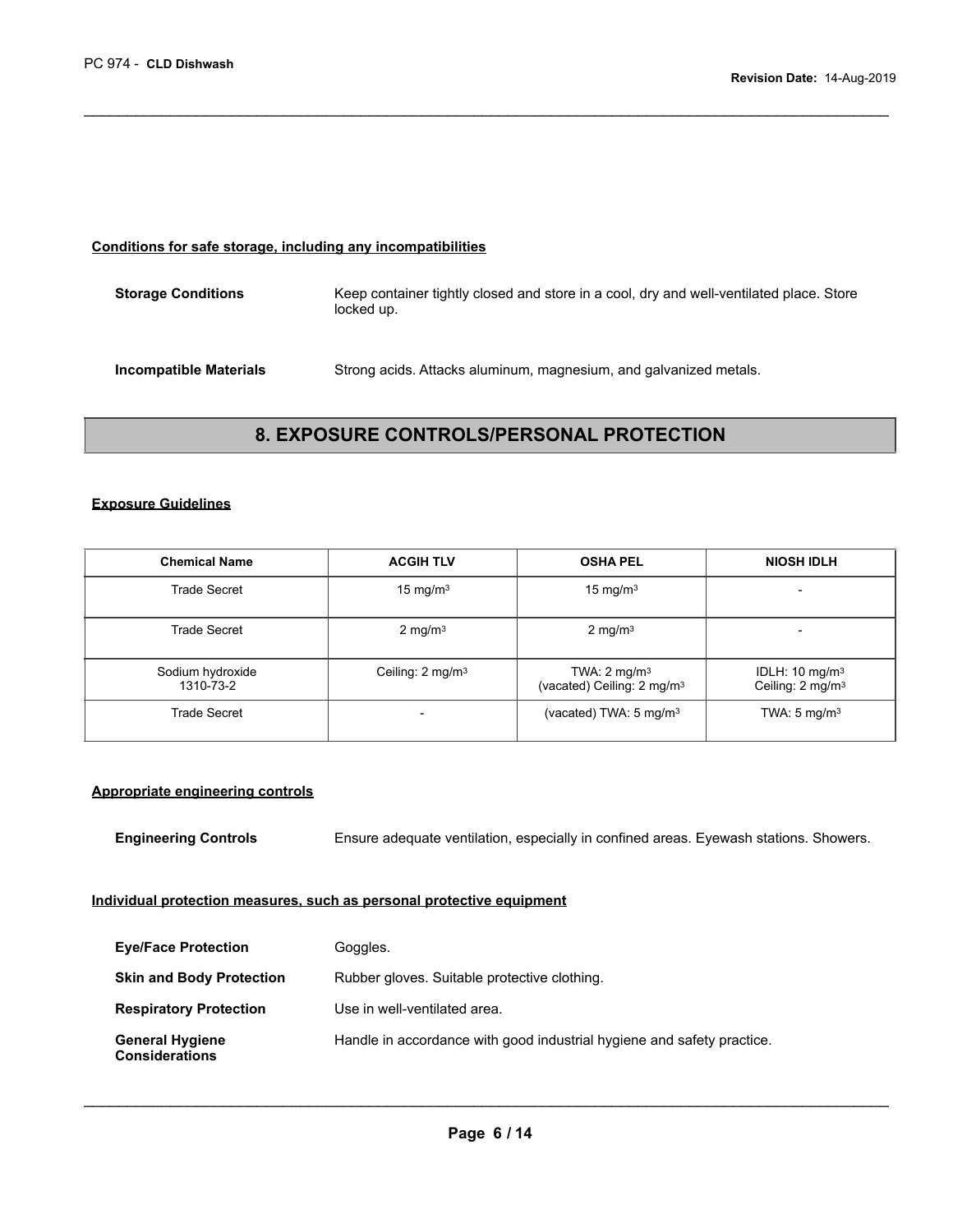# **9. PHYSICAL AND CHEMICAL PROPERTIES**

 $\mathcal{L}_\mathcal{L} = \{ \mathcal{L}_\mathcal{L} = \{ \mathcal{L}_\mathcal{L} = \{ \mathcal{L}_\mathcal{L} = \{ \mathcal{L}_\mathcal{L} = \{ \mathcal{L}_\mathcal{L} = \{ \mathcal{L}_\mathcal{L} = \{ \mathcal{L}_\mathcal{L} = \{ \mathcal{L}_\mathcal{L} = \{ \mathcal{L}_\mathcal{L} = \{ \mathcal{L}_\mathcal{L} = \{ \mathcal{L}_\mathcal{L} = \{ \mathcal{L}_\mathcal{L} = \{ \mathcal{L}_\mathcal{L} = \{ \mathcal{L}_\mathcal{$ 

| Information on basic physical and chemical properties |                |                               |
|-------------------------------------------------------|----------------|-------------------------------|
| <b>Physical State</b>                                 | Solid          |                               |
| White powder<br>Appearance                            |                | Odor<br>Slight chlorine       |
| Color<br>White                                        |                | Odor Threshold Not determined |
| <b>Property</b><br><b>Values</b>                      |                | Remarks • Method              |
| 12.2 at 1% solution<br>рH                             |                |                               |
| <b>Melting Point/Freezing Point</b>                   | Not applicable |                               |
| <b>Boiling Point/Boiling Range</b>                    | Not determined |                               |
| <b>Flash Point</b><br>None (will not burn)            |                |                               |
| <b>Evaporation Rate</b>                               | Not determined |                               |
| <b>Flammability (Solid, Gas)</b>                      | Not determined |                               |
| <b>Upper Flammability Limits</b>                      | Not determined |                               |
| <b>Lower Flammability Limit</b>                       | Not determined |                               |
| Vapor Pressure Not applicable                         |                |                               |
| <b>Vapor Density</b><br>Not determined                |                |                               |
| Specific Gravity Not applicable                       |                |                               |
| Water Solubility Completely soluble                   |                |                               |
| Solubility in other solvents                          | Not determined |                               |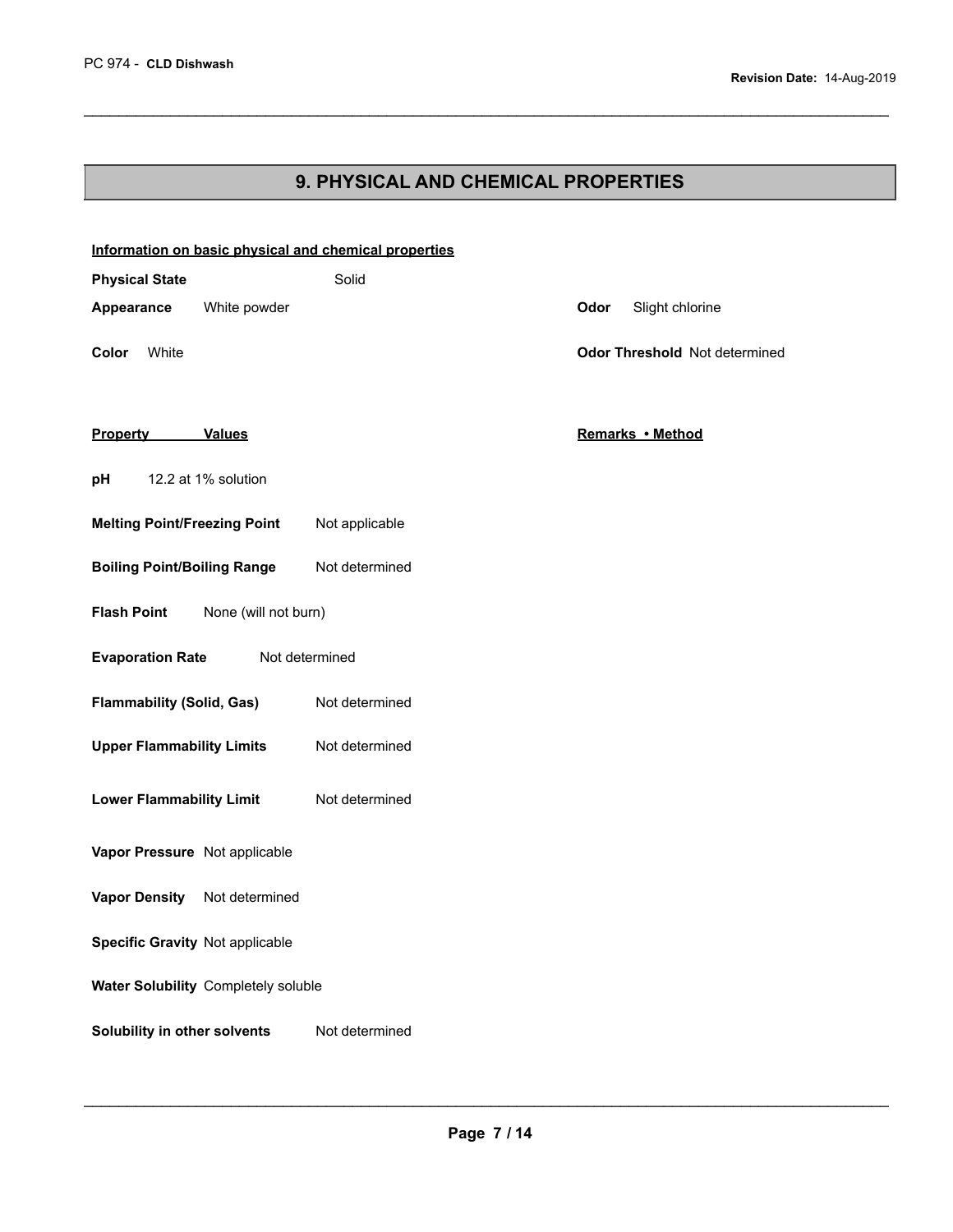| <b>Partition Coefficient</b>     | Not determined                      |  |
|----------------------------------|-------------------------------------|--|
| <b>Auto-ignition Temperature</b> | Not determined                      |  |
| <b>Decomposition Temperature</b> | Not determined                      |  |
| <b>Kinematic Viscosity</b>       | Not determined                      |  |
| <b>Dynamic Viscosity</b>         | Not determined                      |  |
| <b>Explosive Properties</b>      | Not determined                      |  |
| <b>Oxidizing Properties</b>      | Not determined                      |  |
|                                  | <b>10. STABILITY AND REACTIVITY</b> |  |

 $\mathcal{L}_\mathcal{L} = \{ \mathcal{L}_\mathcal{L} = \{ \mathcal{L}_\mathcal{L} = \{ \mathcal{L}_\mathcal{L} = \{ \mathcal{L}_\mathcal{L} = \{ \mathcal{L}_\mathcal{L} = \{ \mathcal{L}_\mathcal{L} = \{ \mathcal{L}_\mathcal{L} = \{ \mathcal{L}_\mathcal{L} = \{ \mathcal{L}_\mathcal{L} = \{ \mathcal{L}_\mathcal{L} = \{ \mathcal{L}_\mathcal{L} = \{ \mathcal{L}_\mathcal{L} = \{ \mathcal{L}_\mathcal{L} = \{ \mathcal{L}_\mathcal{$ 

#### **Reactivity**

Not reactive under normal conditions.

**Chemical Stability**  Stable under recommended storage conditions.

#### **Possibility of Hazardous Reactions**

None under normal processing.

#### **Conditions to Avoid**

Keep separated from incompatible substances. Keep out of reach of children.

#### **Incompatible Materials**

Strong acids. Attacks aluminum, magnesium, and galvanized metals.

#### **Hazardous Decomposition Products**

Hydrogen gas.

# **11. TOXICOLOGICAL INFORMATION**

### **Information on likely routes of exposure**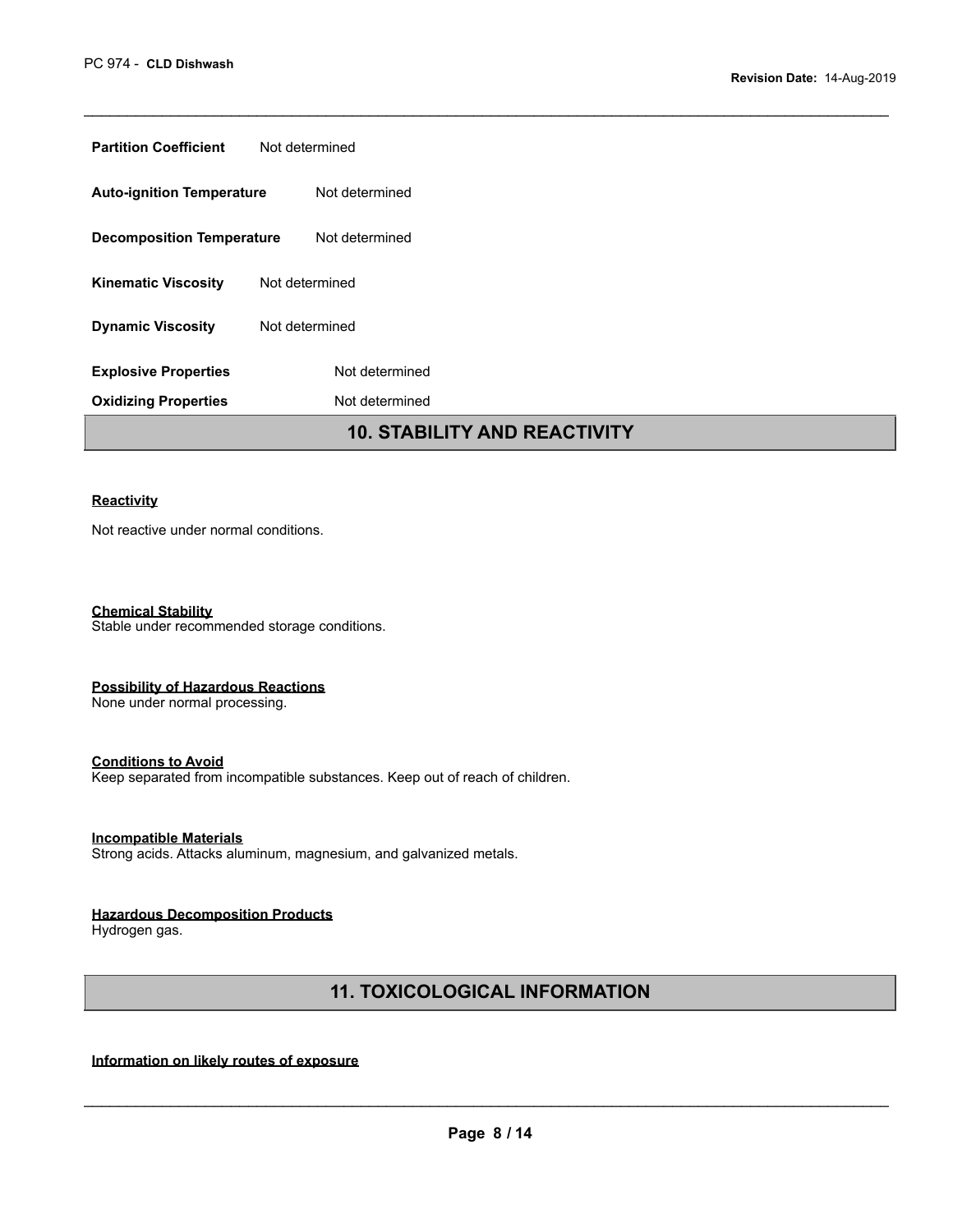#### **Product Information**

| <b>Eye Contact</b>  | Causes severe eye damage.                                      |
|---------------------|----------------------------------------------------------------|
| <b>Skin Contact</b> | Causes severe skin burns. May cause an allergic skin reaction. |
| <b>Inhalation</b>   | Harmful if inhaled.                                            |
| Ingestion           | May be harmful if swallowed.                                   |

 $\mathcal{L}_\mathcal{L} = \{ \mathcal{L}_\mathcal{L} = \{ \mathcal{L}_\mathcal{L} = \{ \mathcal{L}_\mathcal{L} = \{ \mathcal{L}_\mathcal{L} = \{ \mathcal{L}_\mathcal{L} = \{ \mathcal{L}_\mathcal{L} = \{ \mathcal{L}_\mathcal{L} = \{ \mathcal{L}_\mathcal{L} = \{ \mathcal{L}_\mathcal{L} = \{ \mathcal{L}_\mathcal{L} = \{ \mathcal{L}_\mathcal{L} = \{ \mathcal{L}_\mathcal{L} = \{ \mathcal{L}_\mathcal{L} = \{ \mathcal{L}_\mathcal{$ 

#### **Component Information**

| <b>Chemical Name</b>          | Oral LD50                | <b>Dermal LD50</b>           | <b>Inhalation LC50</b>   |
|-------------------------------|--------------------------|------------------------------|--------------------------|
| <b>Trade Secret</b>           | $= 4090$ mg/kg (Rat)     | $\overline{\phantom{a}}$     | $\overline{\phantom{a}}$ |
| <b>Trade Secret</b>           | $= 3100$ mg/kg (Rat)     | $> 7940$ mg/kg (Rabbit)      | $\overline{\phantom{a}}$ |
| <b>Trade Secret</b>           | $= 600$ mg/kg (Rat)      | $\qquad \qquad \blacksquare$ | $\overline{\phantom{a}}$ |
| <b>Trade Secret</b>           | $> 10000$ mg/kg (Rat)    | $\overline{\phantom{a}}$     | $\overline{\phantom{a}}$ |
| Sodium hydroxide<br>1310-73-2 |                          | $= 1350$ mg/kg (Rabbit)      | $\overline{\phantom{a}}$ |
| <b>Trade Secret</b>           | $= 5700$ mg/kg (Rat)     | $\qquad \qquad \blacksquare$ | $\overline{\phantom{a}}$ |
| <b>Trade Secret</b>           | > 2000 mg/kg (Rat)       | $\qquad \qquad \blacksquare$ | $\overline{\phantom{a}}$ |
| <b>Trade Secret</b>           | $\overline{\phantom{a}}$ | $>$ 4640 mg/kg (Rabbit)      | $\overline{\phantom{a}}$ |

#### **Information on physical, chemical and toxicological effects**

**Symptoms** Please see section 4 of this SDS for symptoms.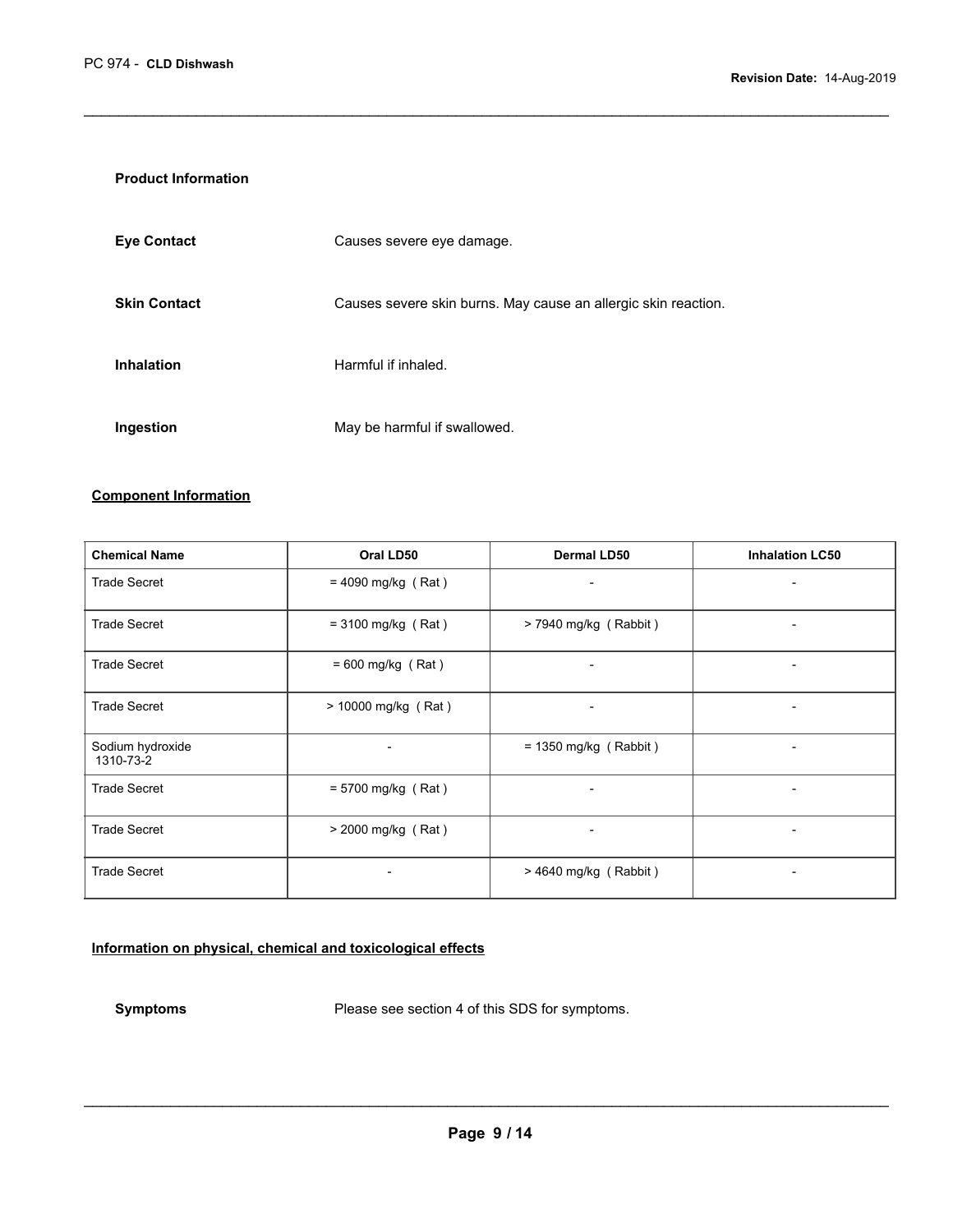#### **Delayed and immediate effects as well as chronic effects from short and long-term exposure**

| <b>Sensitization</b> | May cause an allergic skin reaction.                                                                      |
|----------------------|-----------------------------------------------------------------------------------------------------------|
| Carcinogenicity      | This product does not contain any carcinogens or potential carcinogens as listed by<br>OSHA. IARC or NTP. |

 $\mathcal{L}_\mathcal{L} = \{ \mathcal{L}_\mathcal{L} = \{ \mathcal{L}_\mathcal{L} = \{ \mathcal{L}_\mathcal{L} = \{ \mathcal{L}_\mathcal{L} = \{ \mathcal{L}_\mathcal{L} = \{ \mathcal{L}_\mathcal{L} = \{ \mathcal{L}_\mathcal{L} = \{ \mathcal{L}_\mathcal{L} = \{ \mathcal{L}_\mathcal{L} = \{ \mathcal{L}_\mathcal{L} = \{ \mathcal{L}_\mathcal{L} = \{ \mathcal{L}_\mathcal{L} = \{ \mathcal{L}_\mathcal{L} = \{ \mathcal{L}_\mathcal{$ 

#### **Numerical measures of toxicity**  Not determined

### **12. ECOLOGICAL INFORMATION**

### **Ecotoxicity**

Toxic to aquatic life with long lasting effects.

#### **Component Information**

| <b>Chemical Name</b> | Algae/aquatic plants                          | <b>Fish</b>                                                                                                                                                                                                                  | <b>Toxicity to</b><br>microorganisms | Crustacea                                                                                 |
|----------------------|-----------------------------------------------|------------------------------------------------------------------------------------------------------------------------------------------------------------------------------------------------------------------------------|--------------------------------------|-------------------------------------------------------------------------------------------|
| <b>Trade Secret</b>  | 242: 120 h Nitzschia mg/L<br>EC <sub>50</sub> | 300: 96 h Lepomis<br>macrochirus mg/L LC50<br>static 310 - 1220: 96 h<br>Pimephales promelas mg/<br>L LC50 static                                                                                                            |                                      | 265: 48 h Daphnia magna<br>mg/L EC50                                                      |
| <b>Trade Secret</b>  |                                               | 1650: 48 h Leuciscus idus<br>mg/L LC50                                                                                                                                                                                       |                                      |                                                                                           |
| <b>Trade Secret</b>  |                                               | 210: 96 h Brachydanio<br>rerio mg/L LC50 semi-<br>static 210: 96 h<br>Brachydanio rerio mg/L<br><b>LC50</b>                                                                                                                  |                                      | 216: 96 h Daphnia magna<br>mg/L EC50                                                      |
| <b>Trade Secret</b>  |                                               | 13500 - 14500: 96 h<br>Pimephales promelas mg/<br>L LC50 6800: 96 h<br>Pimephales promelas mg/<br>L LC50 static 3040 - 4380:<br>96 h Lepomis macrochirus<br>mg/L LC50 static 13500:<br>96 h Lepomis macrochirus<br>mg/L LC50 |                                      | 630: 96 h Daphnia magna<br>mg/L EC50 2564: 48 h<br>Daphnia magna mg/L<br>EC <sub>50</sub> |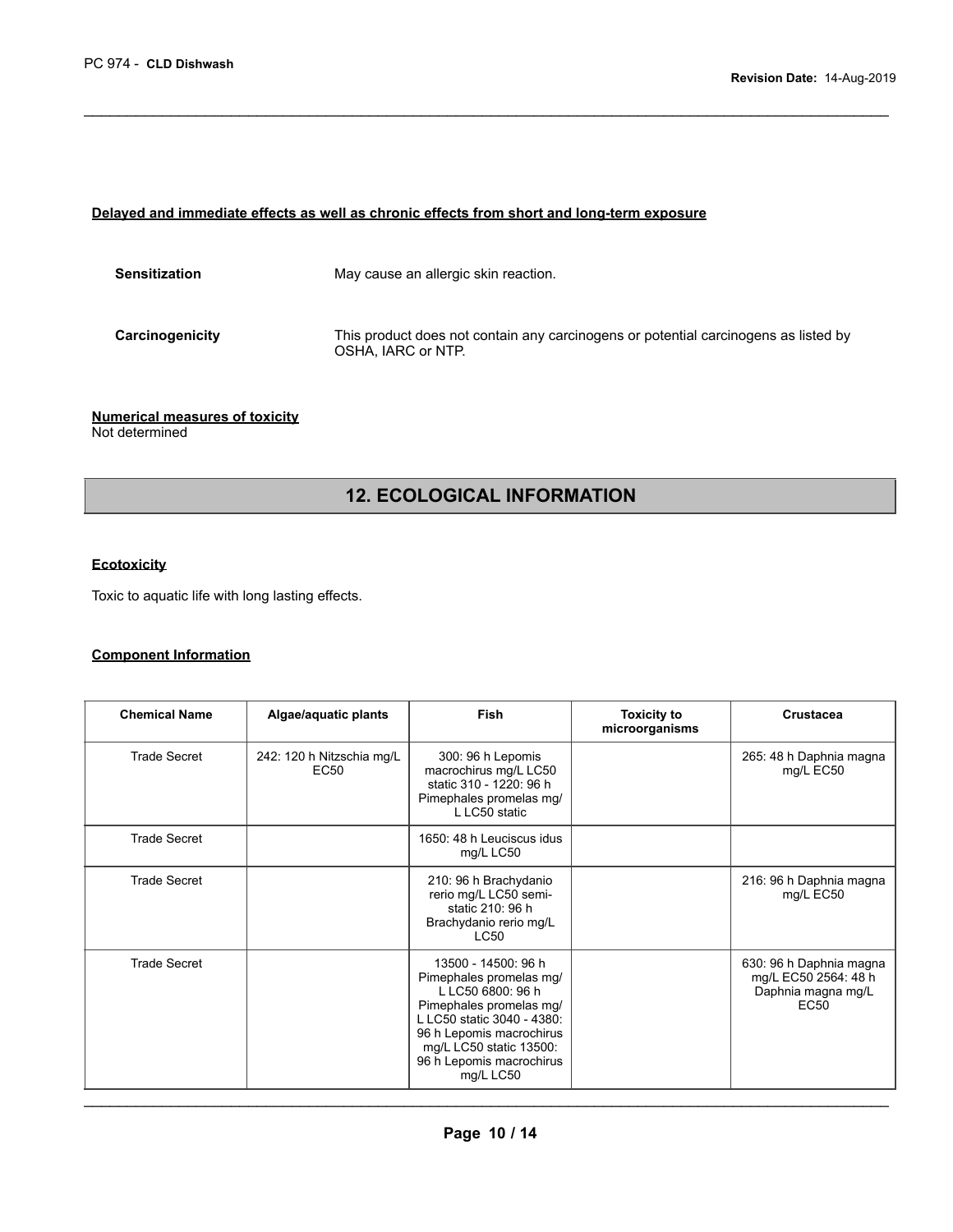| Sodium hydroxide<br>1310-73-2 | 45.4: 96 h Oncorhynchus<br>mykiss mg/L LC50 static |  |
|-------------------------------|----------------------------------------------------|--|

 $\mathcal{L}_\mathcal{L} = \{ \mathcal{L}_\mathcal{L} = \{ \mathcal{L}_\mathcal{L} = \{ \mathcal{L}_\mathcal{L} = \{ \mathcal{L}_\mathcal{L} = \{ \mathcal{L}_\mathcal{L} = \{ \mathcal{L}_\mathcal{L} = \{ \mathcal{L}_\mathcal{L} = \{ \mathcal{L}_\mathcal{L} = \{ \mathcal{L}_\mathcal{L} = \{ \mathcal{L}_\mathcal{L} = \{ \mathcal{L}_\mathcal{L} = \{ \mathcal{L}_\mathcal{L} = \{ \mathcal{L}_\mathcal{L} = \{ \mathcal{L}_\mathcal{$ 

#### **Persistence/Degradability**

Not determined.

### **Bioaccumulation**

Not determined.

**Mobility** 

Not determined

#### **Other Adverse Effects**

Not determined

# **13. DISPOSAL CONSIDERATIONS**

#### **Waste Treatment Methods**

| <b>Disposal of Wastes</b>     | Disposal should be in accordance with applicable regional, national and local laws and<br>regulations. |
|-------------------------------|--------------------------------------------------------------------------------------------------------|
| <b>Contaminated Packaging</b> | Disposal should be in accordance with applicable regional, national and local laws and<br>regulations. |

**California Hazardous Waste Status** 

| <b>Chemical Name</b>          | California Hazardous Waste Status |
|-------------------------------|-----------------------------------|
| <b>Trade Secret</b>           | Corrosive                         |
| Sodium hydroxide<br>1310-73-2 | Toxic<br>Corrosive                |

# **14. TRANSPORT INFORMATION**

**Note Please see current shipping paper for most up to date shipping information, including** exemptions and special circumstances.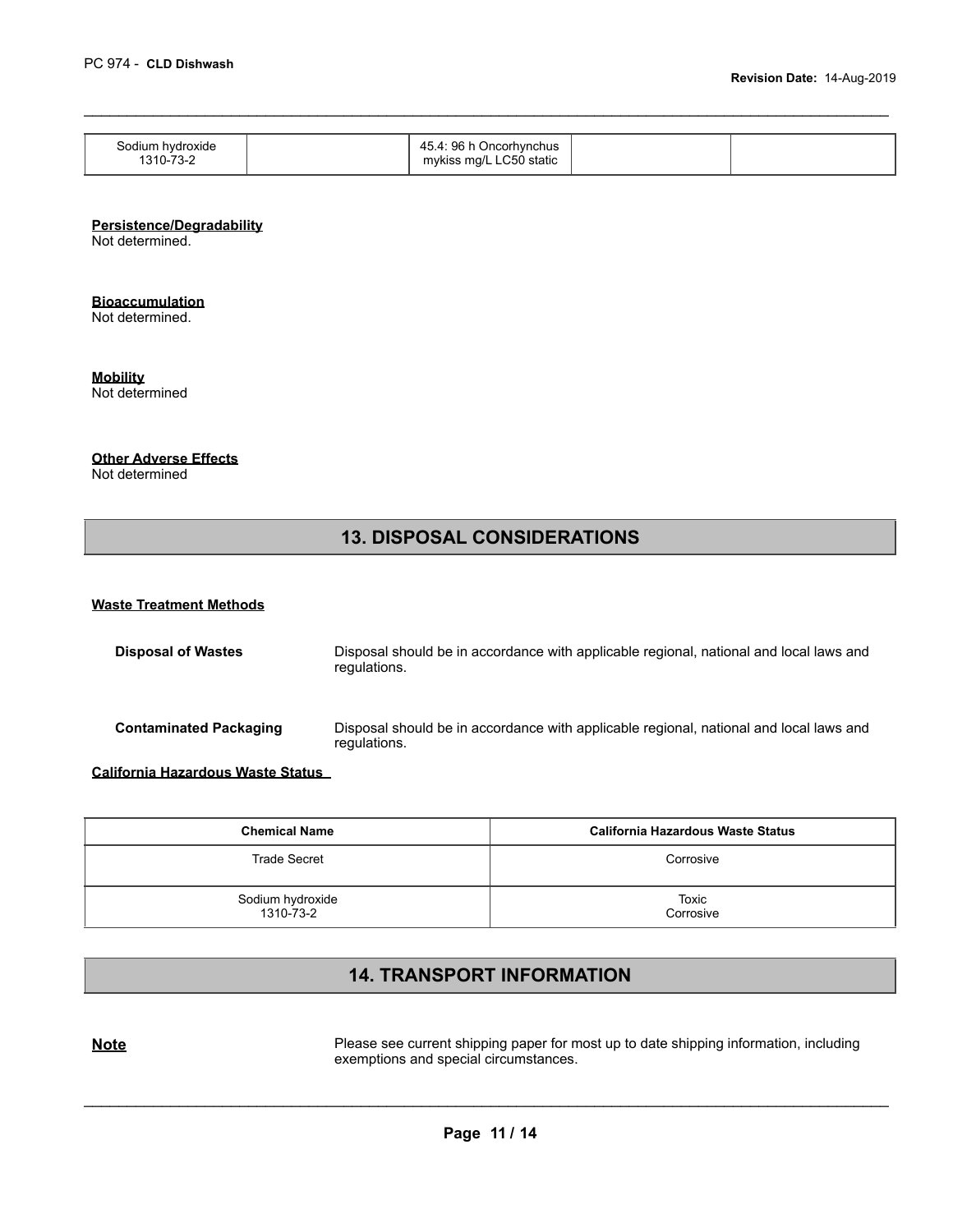#### **DOT**

| UN/ID No                    | UN3262                                                       |
|-----------------------------|--------------------------------------------------------------|
| <b>Proper Shipping Name</b> | Corrosive solid, basic, inorganic, n.o.s. (Sodium hydroxide) |
| <b>Hazard Class</b>         | 8                                                            |
| <b>Packing Group</b>        | Ш                                                            |

 $\mathcal{L}_\mathcal{L} = \{ \mathcal{L}_\mathcal{L} = \{ \mathcal{L}_\mathcal{L} = \{ \mathcal{L}_\mathcal{L} = \{ \mathcal{L}_\mathcal{L} = \{ \mathcal{L}_\mathcal{L} = \{ \mathcal{L}_\mathcal{L} = \{ \mathcal{L}_\mathcal{L} = \{ \mathcal{L}_\mathcal{L} = \{ \mathcal{L}_\mathcal{L} = \{ \mathcal{L}_\mathcal{L} = \{ \mathcal{L}_\mathcal{L} = \{ \mathcal{L}_\mathcal{L} = \{ \mathcal{L}_\mathcal{L} = \{ \mathcal{L}_\mathcal{$ 

#### **IATA**

| UN/ID No                    | UN3262                                                       |
|-----------------------------|--------------------------------------------------------------|
| <b>Proper Shipping Name</b> | Corrosive solid, basic, inorganic, n.o.s. (Sodium hydroxide) |
| <b>Hazard Class</b>         | 8                                                            |
| <b>Packing Group</b>        |                                                              |

### **IMDG**

| UN/ID No                    | UN3262                                                       |
|-----------------------------|--------------------------------------------------------------|
| <b>Proper Shipping Name</b> | Corrosive solid, basic, inorganic, n.o.s. (Sodium hydroxide) |
| <b>Hazard Class</b>         | 8                                                            |
| <b>Packing Group</b>        | Ш                                                            |
| <b>Marine Pollutant</b>     | This material may meet the definition of a marine pollutant  |

# **15. REGULATORY INFORMATION**

### **International Inventories**

**TSCA** Listed

#### **Legend:**

*TSCA - United States Toxic Substances Control Act Section 8(b) Inventory* 

### **US Federal Regulations**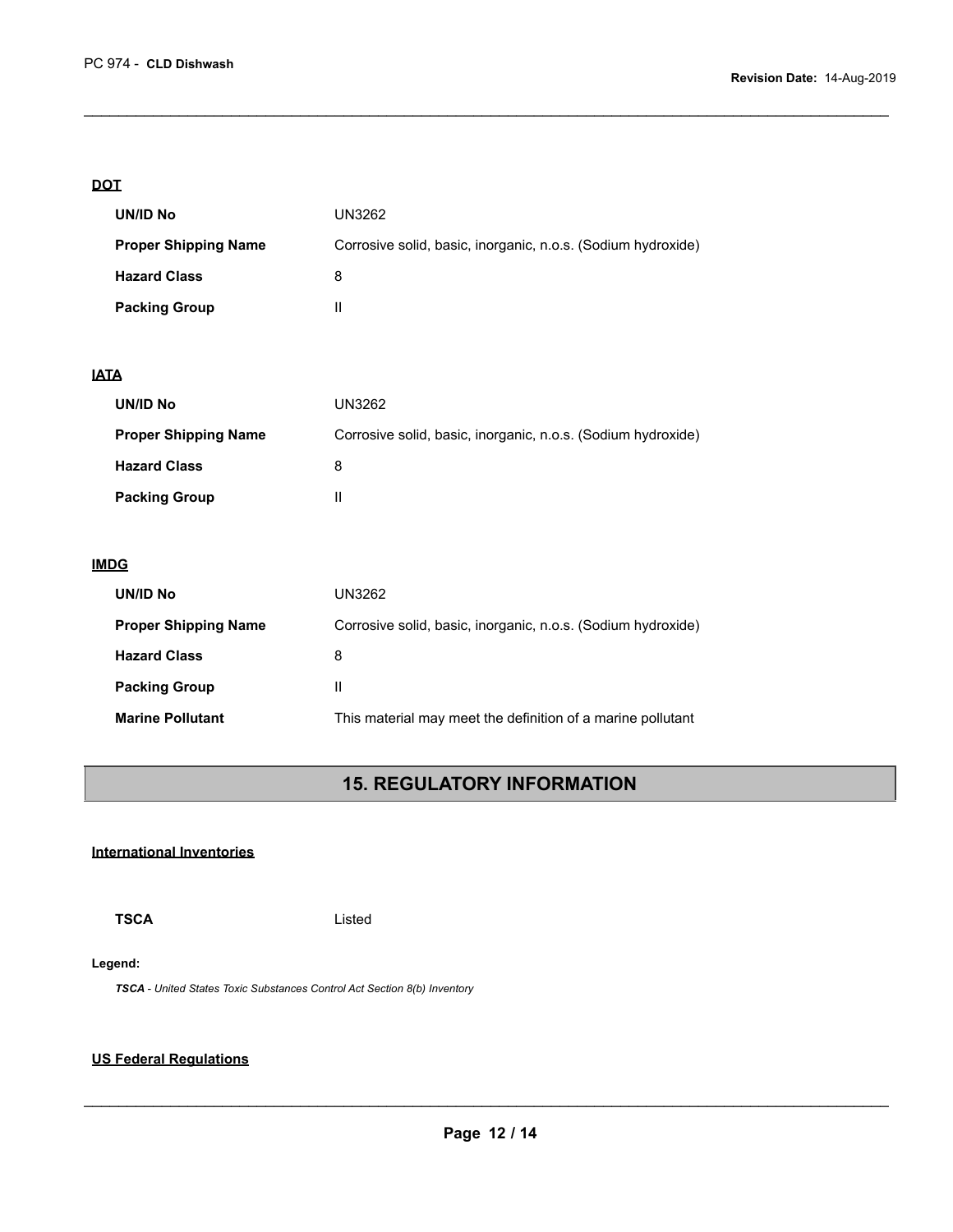#### **CERCLA**

| <b>Chemical Name</b>          | <b>Hazardous Substances RQs</b> | <b>CERCLA/SARA RQ</b> | <b>Reportable Quantity (RQ)</b>           |
|-------------------------------|---------------------------------|-----------------------|-------------------------------------------|
| Sodium hydroxide<br>1310-73-2 | 1000 lb                         |                       | RQ 1000 lb final RQ<br>RQ 454 kg final RQ |

 $\mathcal{L}_\mathcal{L} = \{ \mathcal{L}_\mathcal{L} = \{ \mathcal{L}_\mathcal{L} = \{ \mathcal{L}_\mathcal{L} = \{ \mathcal{L}_\mathcal{L} = \{ \mathcal{L}_\mathcal{L} = \{ \mathcal{L}_\mathcal{L} = \{ \mathcal{L}_\mathcal{L} = \{ \mathcal{L}_\mathcal{L} = \{ \mathcal{L}_\mathcal{L} = \{ \mathcal{L}_\mathcal{L} = \{ \mathcal{L}_\mathcal{L} = \{ \mathcal{L}_\mathcal{L} = \{ \mathcal{L}_\mathcal{L} = \{ \mathcal{L}_\mathcal{$ 

#### **SARA 313**

Section 313 of Title III of the Superfund Amendments and Reauthorization Act of 1986 (SARA). This product does not contain any chemicals which are subject to the reporting requirements of the Act and Title 40 of the Code of Federal Regulations, Part 372

#### **CWA (Clean Water Act)**

| <b>Chemical Name</b> | <b>CWA - Reportable</b><br><b>Quantities</b> | <b>CWA - Toxic Pollutants</b> | <b>CWA - Priority</b><br><b>Pollutants</b> | <b>CWA - Hazardous</b><br><b>Substances</b> |
|----------------------|----------------------------------------------|-------------------------------|--------------------------------------------|---------------------------------------------|
| Sodium hydroxide     | 1000 lb                                      |                               |                                            |                                             |

#### **US State Regulations**

#### **California Proposition 65**

This product does not contain any Proposition 65 chemicals.

### **U.S. State Right-to-Know Regulations**

| <b>Chemical Name</b>                     | <b>New Jersey</b> | <b>Massachusetts</b> | Pennsylvania |
|------------------------------------------|-------------------|----------------------|--------------|
| <b>Trade Secret</b>                      |                   | X                    | X            |
| <b>Trade Secret</b>                      |                   | X                    | X            |
| Sodium hydroxide<br>1310-73-2            | X                 | X                    | X            |
| Sodium Dichlorisocyanurate<br>51580-86-0 |                   | X                    | X            |
| <b>Trade Secret</b>                      | X                 | X                    | X            |
| <b>Trade Secret</b>                      |                   | X                    | X            |